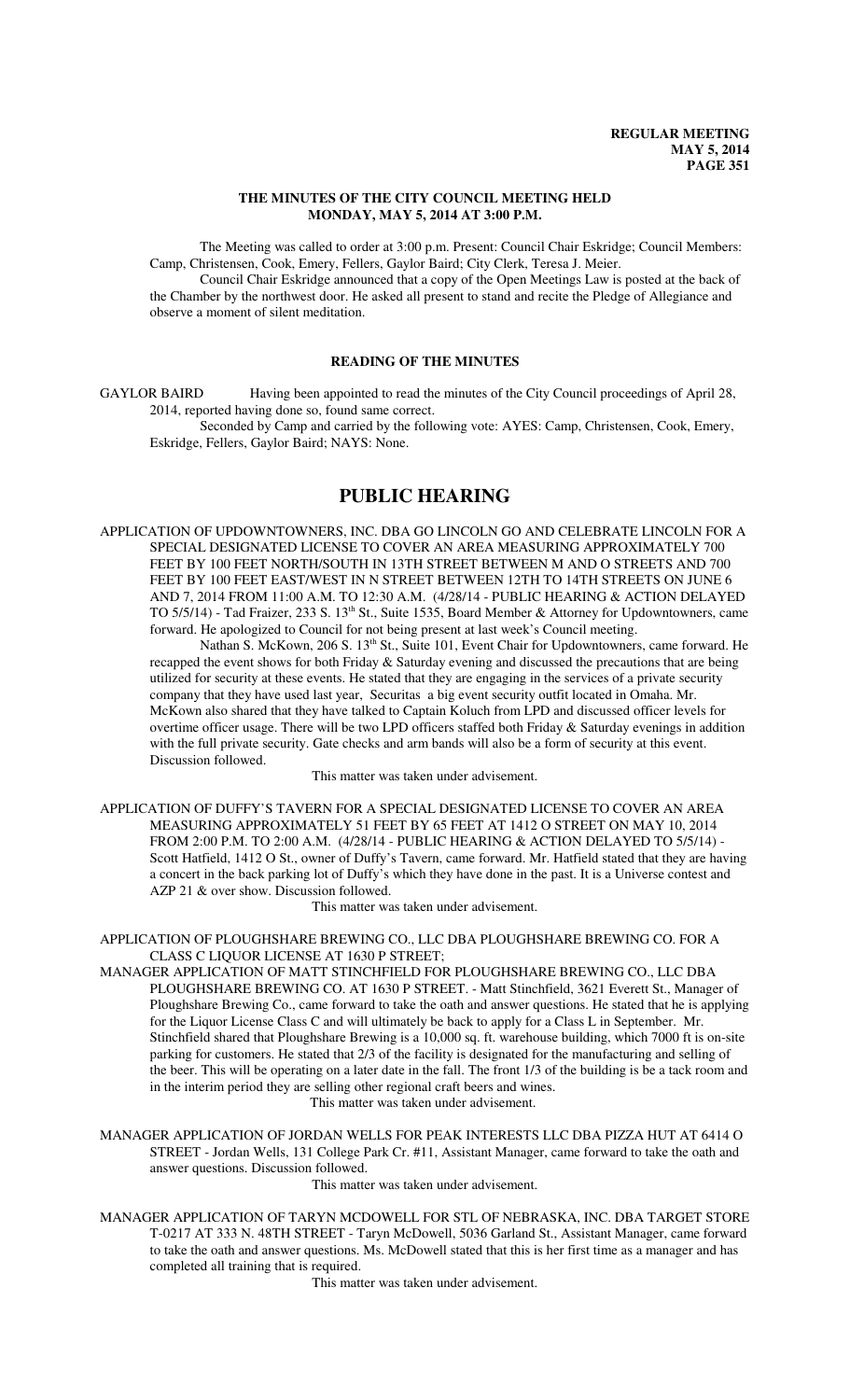APPLICATION OF COUNTRYVIEW STUDIOS INC. DBA ART & SOUL TO EXPAND ITS PREMISES TO INCLUDE AN OUTDOOR AREA FOR A NEW LICENSED AREA DESCRIBED AS APPROXIMATELY 43 FEET BY 110 FEET INCLUDING AN OUTDOOR AREA APPROXIMATELY 11 FEET BY 67 FEET ON THE EAST SIDE OF THE BUILDING LOCATED AT 5740 HIDCOTE DRIVE - Justina Slattery, 5740 Hidecote Dr., General Manager, came forward to take the oath and answer questions. She stated she has come before Council before regarding the expansion to include the doorway and now will be taking it back to ensure that the sidewalk is large enough and meets fire code. Discussion followed.

This matter was taken under advisement.

- APPLICATION OF SMG FOOD & BEVERAGE LLC DBA PINNACLE BANK ARENA FOR A SPECIAL DESIGNATED LICENSE TO COVER AN AREA MEASURING APPROXIMATELY 13,000 SQ. FT. AT THE STADIUM TERRACE OF PINNACLE BANK ARENA AT 400 PINNACLE ARENA DRIVE ON MAY 24, 2014 FROM 10:00 A.M. TO 2:00 A.M.;
- APPLICATION OF SMG FOOD & BEVERAGE LLC DBA PINNACLE BANK ARENA FOR A SPECIAL DESIGNATED LICENSE TO COVER AN AREA MEASURING APPROXIMATELY 700 FEET BY 448 FEET AT PINEWOOD BOWL, 3201 SOUTH CODDINGTON AVE., ON AUGUST 8, 2014 FROM 8:00 A.M. TO 2:00 A.M.;
- APPLICATION OF SMG FOOD & BEVERAGE LLC DBA PINNACLE BANK ARENA FOR A SPECIAL DESIGNATED LICENSE TO COVER AN AREA KNOWN AS THE FESTIVAL SPACE LOCATED NORTH OF PINNACLE BANK ARENA AND THE BNSF TRACKS ON MAY 16, 2014 FROM 12:00 P.M. TO 12:00 A.M. - Tom Lorenz, 400 Pinnacle Arena Dr., General Manager of SMG Lincoln, came forward. The first item #16 is for Zac Brown, which is the area in the northeast corner. We have two options, either they will use it for an "Eat and Great" where the artist will perform and then will cook with some of the patrons that are there, or it will be a completely fenced in area for a pre-party. Item #17 is for a Pinewood Bowl show. This show is for the Boston & The Doobie Brothers show on August  $8<sup>th</sup>$ . Item #18 is an SDL for the festival space for a baseball tailgate. There will be no parking in the festival space, it will be an enclosed area, pure tailgate of individuals walking in from the Saltdog parking. Discussion followed. This matter was taken under advisement.
- APPLICATION OF ZIPLINE BREWING CO., LLC DBA ZIPLINE BREWING CO. FOR A SPECIAL DESIGNATED LICENSE TO COVER AN AREA MEASURING APPROXIMATELY 48 FEET BY 26 FEET INSIDE AND 70 FEET BY 72 FEET OUTSIDE AT 2100 MAGNUM CIR. ON MAY 17, 2014 FROM 2:00 P.M. TO 9:00 P.M. - Marcus Powers, 2100 Magnum Cr., Owner, came forward. He stated that this is the third iteration of the "Beer to There" series. This is a bike ride that goes from each local brewery throughout Lincoln. It's a co-planned event with all the local brewery's. The previous two iterations ended at Blue Blood Brewery and this years event will end at Zipline Brewery. This matter was taken under advisement.
- APPLICATION OF JAMES ARTHUR VINEYARDS FOR SPECIAL DESIGNATED LICENSES TO COVER AN AREA MEASURING APPROXIMATELY 12 FEET BY 80 FEET AT 803 Q STREET ON MAY 17, 2014 FROM 9:00 A.M. TO 10 P.M., MAY 18, 2014 FROM 12:00 P.M. TO 6:00 P.M., MAY 24, 2014 FROM 9:00 A.M. TO 10:00 P.M., MAY 25, 2014 FROM 12:00 P.M. TO 6:00 P.M., MAY 31, 2014 FROM 9:00 A.M. TO 10:00 P.M., JUNE 1, 2014 FROM 12:00 P.M. TO 6:00 P.M., JUNE 7, 2014 FROM 9:00 A.M. TO 10:00 P.M., JUNE 8, 2014 FROM 12:00 P.M. TO 6:00 P.M., JUNE 14, 2014 FROM 9:00 A.M. TO 10:00 P.M., AND JUNE 15, 2015 FROM 12:00 P.M. TO 6:00 P.M. - Jim Ballard, 1503 West Stream Rd., Owner & wine maker, came forward. Mr. Ballard shared that they are in the process of getting the dock on their premise licensed, but in the interim they have applied for SDL's to take advantage of the weekends. They want their patrons to purchase their wines and then be able to enjoy their drinks in the dock area. He also stated that he is working with Brix & Stone to create some appetizers plates or menu to compliment the beverages. Discussion followed.

This matter is taken under advisement.

- COMP. PLAN AMENDMENT 14001 AMENDING THE 2040 LINCOLN-LANCASTER COUNTY COMPREHENSIVE PLAN BY CHANGING THE LAND USE DESIGNATION OF APPROXIMATELY 5.5 ACRES OF LAND GENERALLY LOCATED AT THE NORTHWEST CORNER OF SOUTH 70TH STREET AND PINE LAKE ROAD FROM URBAN RESIDENTIAL TO COMMERCIAL. (RELATED ITEMS: 14R-110, 14-44)(ACTION DATE: 5/12/14);
- CHANGE OF ZONE 14004 APPLICATION OF PAUL ROGGE FOR A CHANGE OF ZONE FROM AGR AGRICULTURAL RESIDENTIAL TO H-4 GENERAL COMMERCIAL ON PROPERTY GENERALLY LOCATED NORTHWEST OF THE INTERSECTION OF SOUTH 70TH STREET AND PINE LAKE ROAD. (RELATED ITEMS:  $14R-110$ ,  $14-44$ ) - Tom Huston, 233 S.  $13<sup>th</sup>$ , Suite 1900, Attorney, came forward. He shared that the two items in front of Council are a follow up on the action that the Planning Commission had several weeks ago. The comprehensive plan designates the area as Urban Residential due to the challenges it has on access. Mr. Huston stated that after his client reviewed this, they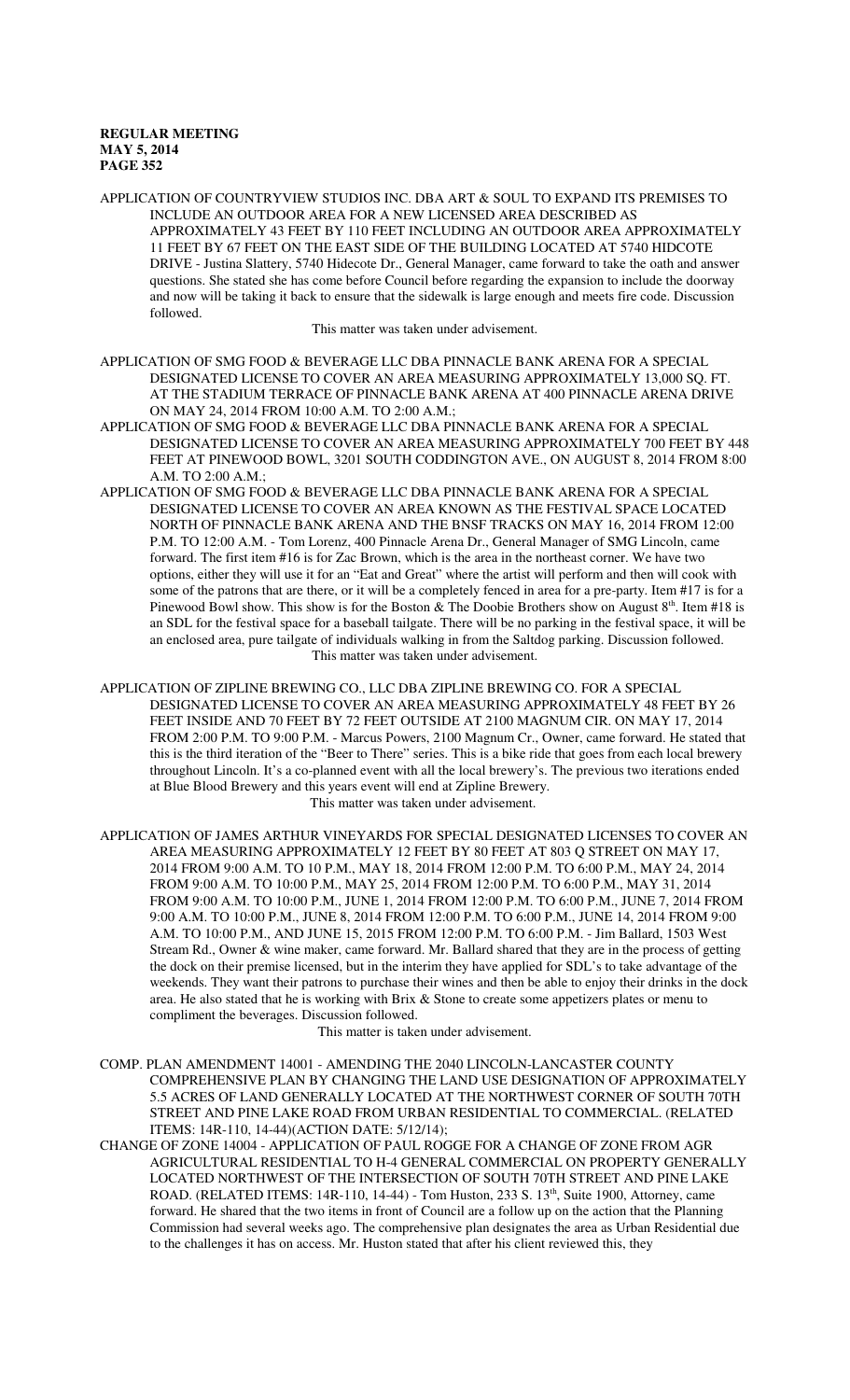were able to come up with the two uses that will change the comprehensive plan from urban residential to commercial. The site plans that were ultimately approved by the Planning Commission shows 20,000 sq. ft. of office buildings on the southeast corner and self storage use all of which are low traffic generated uses. Mr. Huston said that his clients worked extensively with the neighborhood and the adjacent properties who are in support. Discussion followed.

This matter was taken under advisement.

ANNEXATION 14001 - AMENDING THE LINCOLN CORPORATE LIMITS MAP BY ANNEXING APPROXIMATELY 2.71 ACRES GENERALLY LOCATED AT SOUTH 88TH STREET AND PIONEERS BOULEVARD. (RELATED ITEMS: 14-45, 14-46);

CHANGE OF ZONE 14005 - APPLICATION OF HIMARK GOLF FOR A CHANGE OF ZONE FROM AG AGRICULTURAL DISTRICT TO R-3 RESIDENTIAL DISTRICT ON PROPERTY GENERALLY LOCATED AT SOUTH 88TH STREET AND PIONEERS BOULEVARD. (RELATED ITEMS: 14-45, 14-46) - Stephen S. Henrichsen, Planning Department, came forward. He stated that the City is the applicant for these items. There is a small area that was left off initially with Himark. Mr. Henrichsen shared that they were working through some issues with the rural water district and that agreement was approved last year. Now they will be adding new residential lots and they want to be able to finish off the last part of the future street with the annexation and change of zone. Discussion followed.

This matter was taken under advisement.

AUTHORIZING THE PURCHASE AGREEMENT FOR THE SALE OF SURPLUS PROPERTY GENERALLY LOCATED AT 1112 WASHINGTON STREET TO AUSTIN D. SHARP FOR THE SUM OF \$89,000.00 - Dallas McGee, Urban Development, Assistant Director, came forward. Mr. McGee stated that this is a property where they provided a First Time Home Buyers Loan in 2011. The homeowner was unable to make the payments on the loan so Urban Development purchased the home for \$19,000.00 in March 2013. He stated this was to protect the initial investment of \$46,000.00. The property was put on the market for \$89,000.00 and has been purchased. Profits from the sale will be applied back to the programs to help other first time home buyers. Discussion followed.

Steve Werthmann, Urban Development, came forward to answer questions. He stated that this is done through Neighborworks who provides down payment and closing cost assistance to first time home buyers. The home buyers would need to come up with \$1,500.00 of their own money. Discussion followed. Carla Waldbaum, 5901 N 27<sup>th</sup> St, CRS, GRI Home Real Estate, came forward to clarify and

answer questions. Austin Sharp, 4631 Meredith, came forward in support.

This matter was taken under advisement.

ACCEPTING AND APPROVING A CONSERVATION EASEMENT AGREEMENT BETWEEN THE CITY OF LINCOLN, THE LOWER PLATTE SOUTH NATURAL RESOURCES DISTRICT AND JOSHUA'S GLEN, LLC TO PRESERVE THE NATURAL RESOURCES OVER THE EASEMENT AREA DESCRIBED AS OUTLOTS A AND C, JOSHUA GLEN 1ST ADDITION AND GENERALLY LOCATED IN THE BEAL'S SLOUGH FLOODPLAIN NEAR 56TH STREET AND SHADOW PINES DRIVE - Benjamin Higgins, Public Works & Utilities Wastewater, came forward. He stated that they have had a conservation easement before over this area, the flood plain area and some wooded areas. When this development came through there was a need to be able to access an area to the south for future development. They took about ½ acre of the flood plain area. Mr. Higgins stated that this conservation here is mitigation for the other flood plain.

This matter was taken under advisement.

APPROVING AN AGREEMENT BETWEEN THE CITY OF LINCOLN ON BEHALF OF THE LINCOLN-LANCASTER COUNTY HEALTH DEPARTMENT AND THE VILLAGE OF DENTON, NEBRASKA TO PROVIDE HEALTH REGULATION INSPECTION AND ENFORCEMENT WITHIN THE CORPORATE LIMITS AND THE ZONING JURISDICTION OF THE VILLAGE OF DENTON; APPROVING AN AGREEMENT BETWEEN THE CITY OF LINCOLN ON BEHALF OF THE LINCOLN-LANCASTER COUNTY HEALTH DEPARTMENT AND THE VILLAGE OF DAVEY, NEBRASKA TO PROVIDE HEALTH REGULATION INSPECTION AND ENFORCEMENT WITHIN THE CORPORATE LIMITS AND THE ZONING JURISDICTION OF THE VILLAGE OF DAVEY; APPROVING AN AGREEMENT BETWEEN THE CITY OF LINCOLN ON BEHALF OF THE

LINCOLN-LANCASTER COUNTY HEALTH DEPARTMENT AND THE VILLAGE OF RAYMOND, NEBRASKA TO PROVIDE HEALTH REGULATION INSPECTION AND ENFORCEMENT WITHIN THE CORPORATE LIMITS AND THE ZONING JURISDICTION OF THE VILLAGE OF RAYMOND; APPROVING AN AGREEMENT BETWEEN THE CITY OF LINCOLN ON BEHALF OF THE

LINCOLN-LANCASTER COUNTY HEALTH DEPARTMENT AND THE VILLAGE OF PANAMA, NEBRASKA TO PROVIDE HEALTH REGULATION INSPECTION AND ENFORCEMENT WITHIN THE CORPORATE LIMITS AND THE ZONING JURISDICTION OF THE VILLAGE OF PANAMA - Judy Halsted, Lincoln Lancaster County Health Department, Director, came forward. Mrs. Halsted shared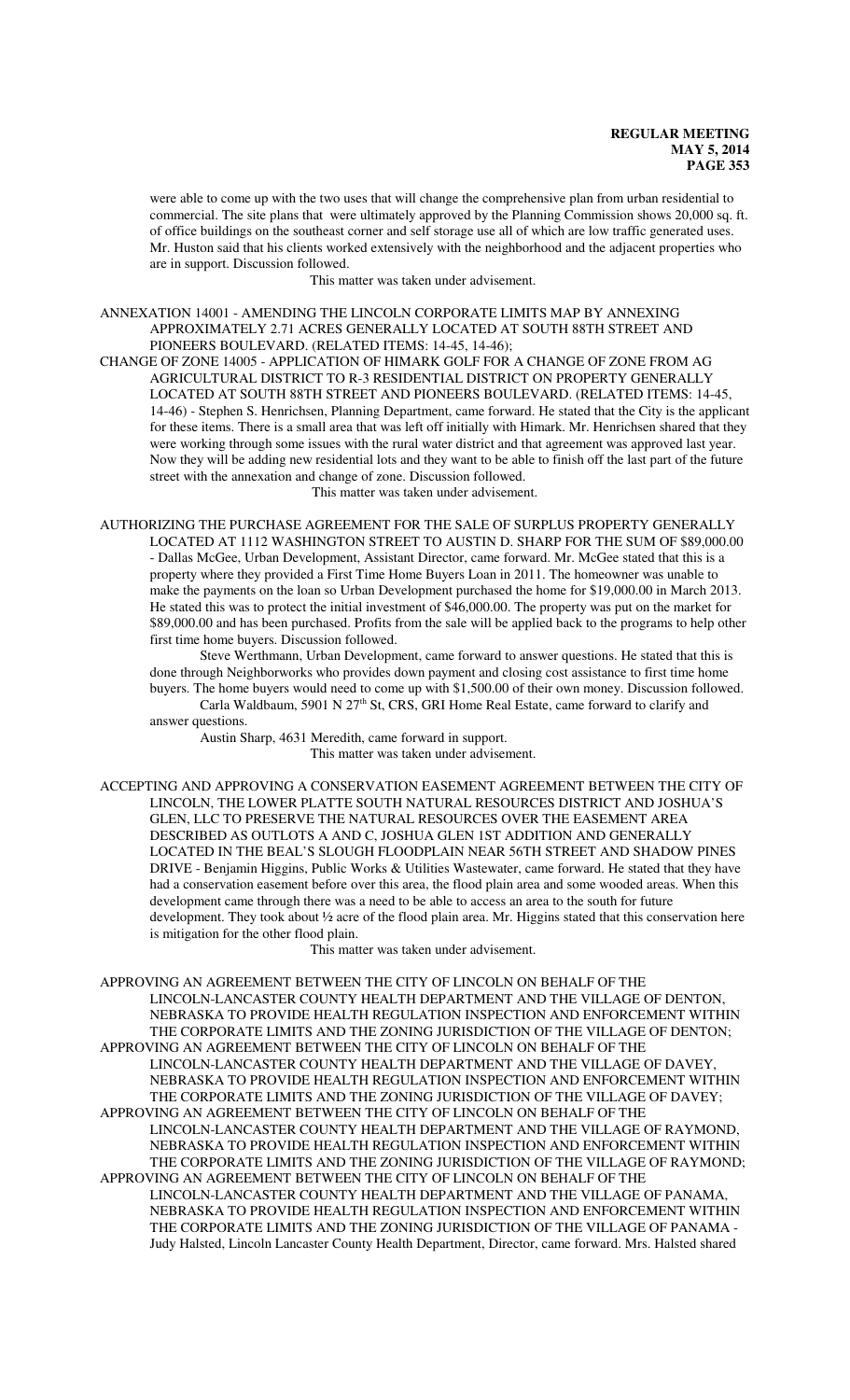that these are the inter-local agreements with these villages. These are 10 year agreements and the last time they were revised was about 40 years ago. All of the villages have already voted and provided the appropriate information for you. There are no City dollars involved with this the cost of providing these services are recouped through the fees.

This matter was taken under advisement.

ACCEPTING AND APPROVING THE 2014-2015 WORK PLAN BETWEEN THE CITY OF LINCOLN ON BEHALF OF THE LINCOLN-LANCASTER COUNTY HEALTH DEPARTMENT AND THE NEBRASKA DEPARTMENT OF ENVIRONMENTAL QUALITY FOR THE HEALTH DEPARTMENT'S SECTION 105 AIR QUALITY PROGRAM GRANT - Judy Halsted, Lincoln Lancaster County Health Department, Director, came forward. She said this is a grant they have had for a number of years and it is a two year renewal. This allows us to secure the grant for \$194,000.00 from the Nebraska Department of Environmental Quality. Mrs. Halsted stated that the funds that are the "in kind" match for this are also fee related funds. This also allows them to enhance the air quality program. Discussion followed.

This matter was taken under advisement.

APPROVING A CONTRACT AGREEMENT BETWEEN THE CITY OF LINCOLN AND BURWOOD GROUP, INC. FOR THE ANNUAL REQUIREMENTS FOR WEBSENSE MAINTENANCE, PURSUANT TO QUOTE NO. 4756, FOR A THREE YEAR TERM - Pat Leach, Lincoln City Libraries, Director came forward. This is a contract with the Burwood Group, the company that provides Websense, which provides filtering, mal ware and protection for the libraries computers. Discussion followed. This matter was taken under advisement.

APPROVING A CONTRACT AGREEMENT BETWEEN THE CITY OF LINCOLN AND URIBE REFUSE SERVICES FOR THE ANNUAL REQUIREMENTS FOR SCRAP TIRE RECYCLING, PURSUANT TO QUOTE NO. 4764, FOR A FOUR YEAR TERM. - Gene Hanlon, Public Works & Utilities, Recycling Coordinator, came forward. He stated that the State of Nebraska bans the disposal of tires in the landfills but instead of telling the public that they are unable to dispose of those items, the garbage haulers will still pick them up and put them aside in collection containers. They accept those items at the transfer station and landfills. Mr. Hanlon said the contract allows them to recycle those items in the containers. Discussion followed.

This matter was taken under advisement.

# **COUNCIL ACTION**

#### **REPORTS OF CITY OFFICERS**

REAPPOINTING RONALD GEARY TO THE BOARD OF MECHANICAL EXAMINERS FOR A TERM EXPIRING APRIL 4, 2016 - CLERK read the following resolution, introduced by Trent Fellers, who

moved its adoption:<br>A-88224 BE IT RES BE IT RESOLVED by the City Council of the City of Lincoln, Nebraska: That the reappointment of Ronald Geary to the Board of Mechanical Examiners for a term expiring April 4, 2016, is hereby approved.

Introduced by Trent Fellers

Seconded by Christensen & carried by the following vote: AYES: Camp, Christensen, Cook, Emery, Eskridge, Fellers, Gaylor Baird; NAYS: None.

REAPPOINTING JOHN HENRY "JACK" ZOHNER TO THE BOARD OF MECHANICAL EXAMINERS FOR A TERM EXPIRING APRIL 4, 2017 - CLERK read the following resolution, introduced by Trent Fellers, who moved its adoption:<br>A-88225 BE IT RESOLV

BE IT RESOLVED by the City Council of the City of Lincoln, Nebraska:

That the reappointment of John Henry "Jack" Zohner to the Board of Mechanical Examiners for a term expiring April 4, 2017, is hereby approved.

Introduced by Trent Fellers

Seconded by Christensen & carried by the following vote: AYES: Camp, Christensen, Cook, Emery, Eskridge, Fellers, Gaylor Baird; NAYS: None.

APPOINTING THOMAS C. HUSTON TO THE URBAN DESIGN COMMITTEE FOR A TERM EXPIRING FEBRUARY 1, 2015 - CLERK read the following resolution, introduced by Trent Fellers, who moved its adoption:<br>A-88226 I

BE IT RESOLVED by the City Council of the City of Lincoln, Nebraska:

That the appointment of Thomas C. Huston to the Urban Design Committee for a term expiring February 1, 2015, is hereby approved.

Introduced by Trent Fellers

Seconded by Christensen & carried by the following vote: AYES: Camp, Christensen, Cook,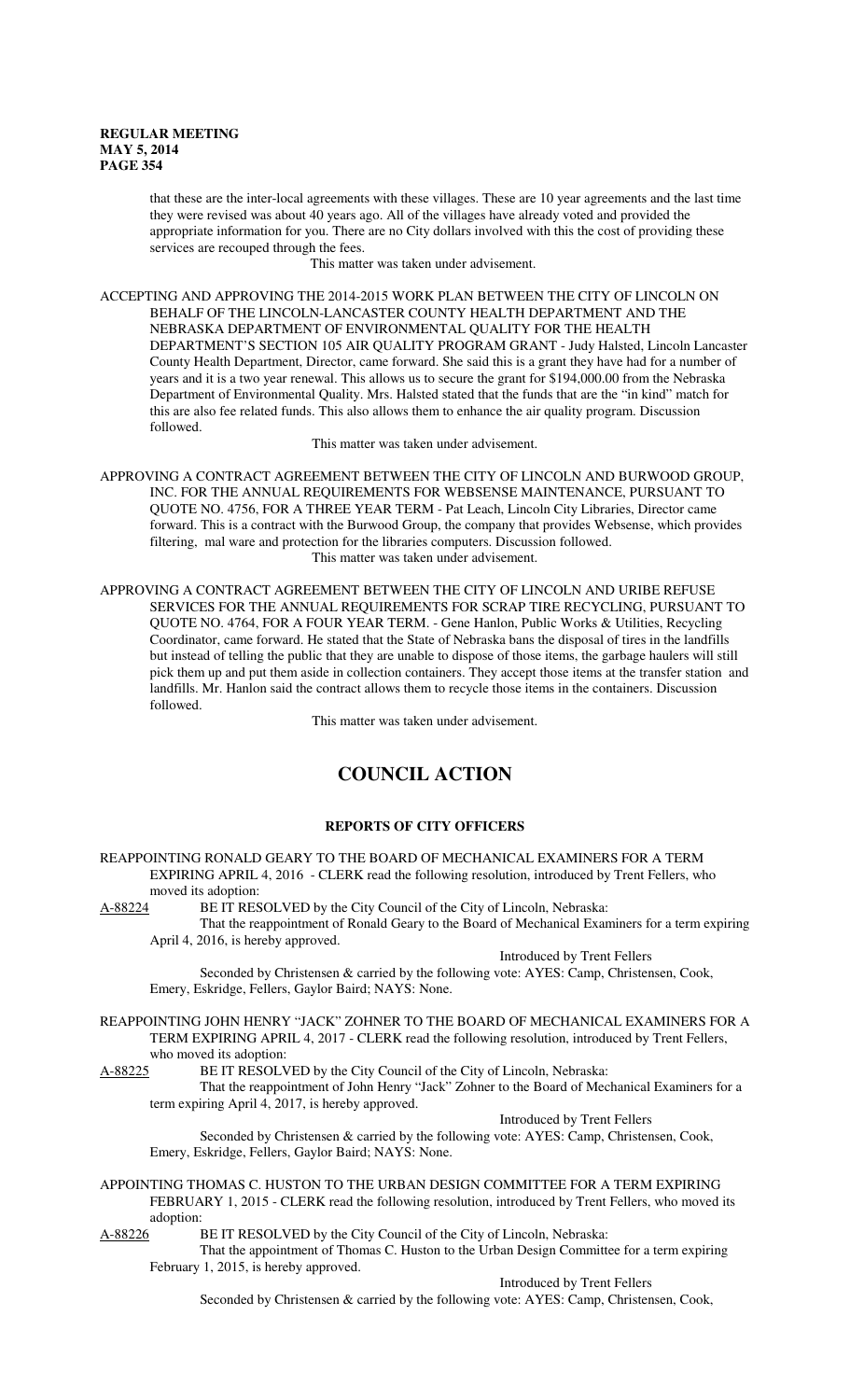Emery, Eskridge, Fellers, Gaylor Baird; NAYS: None.

CLERK'S LETTER AND MAYOR'S APPROVAL OF RESOLUTIONS AND ORDINANCES PASSED BY THE CITY COUNCIL ON APRIL 28, 2014 - CLERK presented said report which was placed on file in the office of the City Clerk. **(27-1)**

#### **PETITIONS & COMMUNICATIONS**

SETTING THE HEARING DATE OF MONDAY, MAY 19, AT 5:30 P.M. FOR THE MANAGER APPLICATION OF RONALD TROUBA, JR. FOR LOCAL 644 DBA LINCOLN FIREFIGHTERS RECEPTION HALL LOCATED AT 241 VICTORY LANE - CLERK read the following resolution, introduced by Leirion Gaylor Baird, who moved its adoption:

A-88227 BE IT RESOLVED by the City Council, of the City of Lincoln, that a hearing date is hereby set for Monday, May 19, 2014 at 5:30 p.m. or as soon thereafter as possible in the City Council Chambers, County-City Building, 555 S. 10th St., Lincoln, NE for the Manager Application of Ronald Trouba Jr. for Local 644 dba Lincoln Firefighters Reception Hall located at 241 Victory Lane.

If the Police Dept. is unable to complete the investigation by said time, a new hearing date will be set.

Introduced by Leirion Gaylor Baird Seconded by Christensen & carried by the following vote: AYES: Camp, Christensen, Cook, Emery, Eskridge, Fellers, Gaylor Baird; NAYS: None.

#### PLACED ON FILE IN THE OFFICE OF THE CITY CLERK:

Administrative Amendment No. 14009 to Final Plat No. 13033, Grand Terrace 3rd Addition, approved by the Planning Director on April 23, 2014, requested by Starostka-Lewis, LLC, to correct typographical errors on the final plat, on property generally located at S. 77th St. and Highway 2.

Administrative Amendment No. 14023 to Use Permit No. 102A, St. Patrick's Church, approved by the Planning Director on April 23, 2014, requested by St. Patrick Church Corp., to revise the transition in the front yard setback along Morrill Ave., on property generally located at N. 61st St. and Morrill Ave. Administrative Amendment No. 14021 to Special Permit No. 1985, Athey Painting, approved by the Planning Director on April 24, 2014, requested by Athey Painting, to add a 20 foot x 24 foot accessory building, thereby increasing the total building square footage on the site to 11,780 square feet, on property located at 9410 Yankee Hill Rd.

Administrative Amendment No. 14014 to Special Permit No. 04009, Anderson's Place, approved by the Planning Director on April 24, 2014, requested by ESP, Inc., to reduce the front yard setback along N. 84th Street to 20 feet, revise the layout of the mini storage and revise the landscape plan, on property generally located at N. 94th St. and Leighton Ave.

RESOLUTION LEVYING THE SPECIAL TAXES ASSESSED FOR THE COSTS OF THE IMPROVEMENTS IN THE COLLEGE VIEW BUSINESS IMPROVEMENT DISTRICT - CLERK read the following resolution, introduced by Leirion Gaylor Baird, who moved its adoption:

A-88228 BE IT RESOLVED by the City Council of the City of Lincoln, Nebraska, that:

The special taxes assessed April 28, 2014, to pay the costs of the improvements in the College View Business Improvement District are hereby levied and shall bear interest at 14% and that the period of time in which the assessments are to be paid shall be one (1) year.

Introduced by Leirion Gaylor Baird Seconded by Christensen & carried by the following vote: AYES: Camp, Christensen, Cook, Emery, Eskridge, Fellers, Gaylor Baird; NAYS: None.

RESOLUTION LEVYING THE SPECIAL TAXES ASSESSED FOR THE COSTS OF THE IMPROVEMENTS IN THE HAVELOCK BUSINESS IMPROVEMENT DISTRICT - CLERK read the following resolution, introduced by Leirion Gaylor Baird, who moved its adoption:

A-88229 BE IT RESOLVED by the City Council of the City of Lincoln, Nebraska, that: The special taxes assessed April 28, 2014, to pay the costs of the improvements in the Havelock

Street Maintenance Improvement District are hereby levied and shall bear interest at 14% and that the period of time in which the assessments are to be paid shall be one (1) year. Introduced by Leirion Gaylor Baird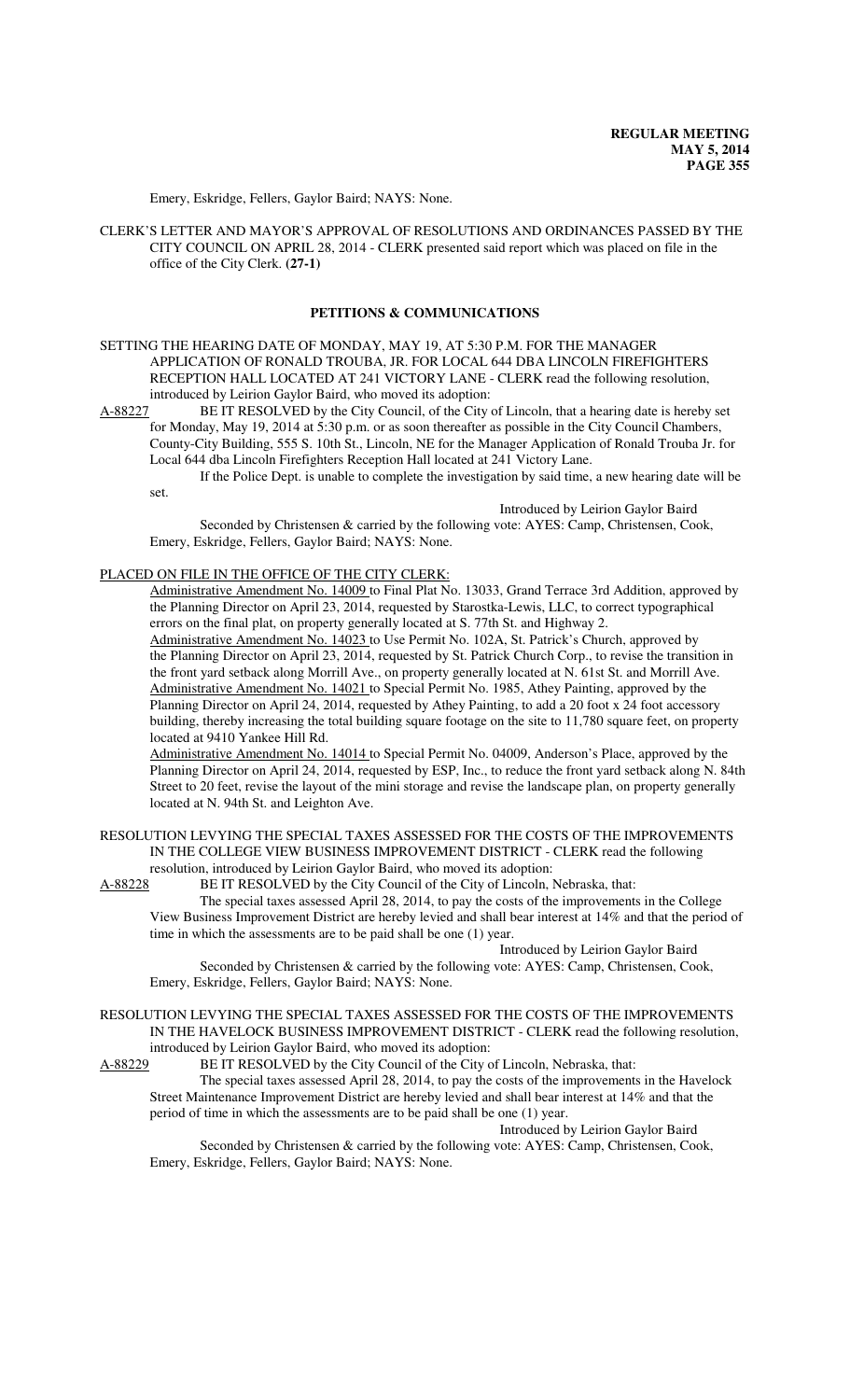RESOLUTION LEVYING THE SPECIAL TAXES ASSESSED FOR THE COSTS OF THE IMPROVEMENTS IN THE NORTH 27TH STREET BUSINESS IMPROVEMENT DISTRICT - CLERK read the following resolution, introduced by Leirion Gaylor Baird, who moved its adoption:

A-88230 BE IT RESOLVED by the City Council of the City of Lincoln, Nebraska, that:

The special taxes assessed April 28, 2014, to pay the costs of the improvements in the North  $27<sup>th</sup>$ Street Maintenance Business Improvement District are hereby levied and shall bear interest at 14% and that the period of time in which the assessments are to be paid shall be one (1) year. Introduced by Leirion Gaylor Baird

Seconded by Christensen & carried by the following vote: AYES: Camp, Christensen, Cook, Emery, Eskridge, Fellers, Gaylor Baird; NAYS: None.

RESOLUTION LEVYING THE SPECIAL TAXES ASSESSED FOR THE COSTS OF THE IMPROVEMENTS IN THE SOUTH ST IMPROVEMENT DISTRICT - CLERK read the following resolution, introduced by Leirion Gaylor Baird, who moved its adoption:

A-88231 BE IT RESOLVED by the City Council of the City of Lincoln, Nebraska, that:

The special taxes assessed April 28, 2014, to pay the costs of the improvements in the South Street Maintenance Business Improvement District are hereby levied and shall bear interest at 14% and that the period of time in which the assessments are to be paid shall be one (1) year.

Introduced by Leirion Gaylor Baird Seconded by Christensen & carried by the following vote: AYES: Camp, Christensen, Cook, Emery, Eskridge, Fellers, Gaylor Baird; NAYS: None.

RESOLUTION LEVYING THE SPECIAL TAXES ASSESSED FOR THE COSTS OF THE IMPROVEMENTS IN THE UNIVERSITY PLACE MAINTENANCE IMPROVEMENT DISTRICT - CLERK read the following resolution, introduced by Leirion Gaylor Baird, who moved its adoption:

A-88232 BE IT RESOLVED by the City Council of the City of Lincoln, Nebraska, that:

The special taxes assessed April 28, 2014, to pay the costs of the improvements in the University Place Business Maintenance Improvement District are hereby levied and shall bear interest at 14% and that the period of time in which the assessments are to be paid shall be one (1) year.

Introduced by Leirion Gaylor Baird Seconded by Christensen & carried by the following vote: AYES: Camp, Christensen, Cook, Emery, Eskridge, Fellers, Gaylor Baird; NAYS: None.

#### **LIQUOR RESOLUTIONS**

APPLICATION OF UPDOWNTOWNERS, INC. DBA GO LINCOLN GO AND CELEBRATE LINCOLN FOR A SPECIAL DESIGNATED LICENSE TO COVER AN AREA MEASURING APPROXIMATELY 700 FEET BY 100 FEET NORTH/SOUTH IN 13TH STREET BETWEEN M AND O STREETS AND 700 FEET BY 100 FEET EAST/WEST IN N STREET BETWEEN 12TH TO 14TH STREETS ON JUNE 6 AND 7, 2014 FROM 11:00 A.M. TO 12:30 A.M. (4/28/14 - PUBLIC HEARING & ACTION DELAYED TO 5/5/14) - CLERK read the following resolution, introduced by Jon A. Camp, who moved its adoption for approval:<br>A-88233 BE I

BE IT RESOLVED by the City Council of the City of Lincoln, Nebraska:

That after hearing duly had as required by law, consideration of the facts of this application, the Nebraska Liquor Control Act, and the pertinent City ordinances, the City Council recommends that the application of Updowntowners, Inc. dba Go Lincoln Go and Celebrate Lincoln for a Special Designated License to cover an area measuring approximately 700 feet by 100 feet north/south in 13th Street between M and O Streets and 700 feet by 100 feet east/west in N Street between 12th and 14th Streets, Lincoln, Nebraska, on June 6 and 7, 2014, between the hours of 11:00 a.m. and 12:30 a.m., be approved with the condition that the premises complies in every respect with all City and State regulations and with the following requirements:

1. Identification to be checked, wristbands required on all parties wishing to consume alcohol.

2. Adequate security shall be provided for the event.

3. The area requested for the permit shall be separated from the public by a fence or other means.

4. Responsible alcohol service practices shall be followed.

BE IT FURTHER RESOLVED the City Clerk is directed to transmit a copy of this resolution to the Nebraska Liquor Control Commission.

Introduced by Jon A. Camp

Seconded by Christensen & carried by the following vote: AYES: Camp, Christensen, Cook, Emery, Eskridge, Fellers, Gaylor Baird; NAYS: None.

APPLICATION OF DUFFY'S TAVERN FOR A SPECIAL DESIGNATED LICENSE TO COVER AN AREA MEASURING APPROXIMATELY 51 FEET BY 65 FEET AT 1412 O STREET ON MAY 10, 2014 FROM 2:00 P.M. TO 2:00 A.M. (4/28/14 - PUBLIC HEARING & ACTION DELAYED TO 5/5/14) - CLERK read the following resolution, introduced by Jon A. Camp, who moved its adoption for approval: A-88234 BE IT RESOLVED by the City Council of the City of Lincoln, Nebraska: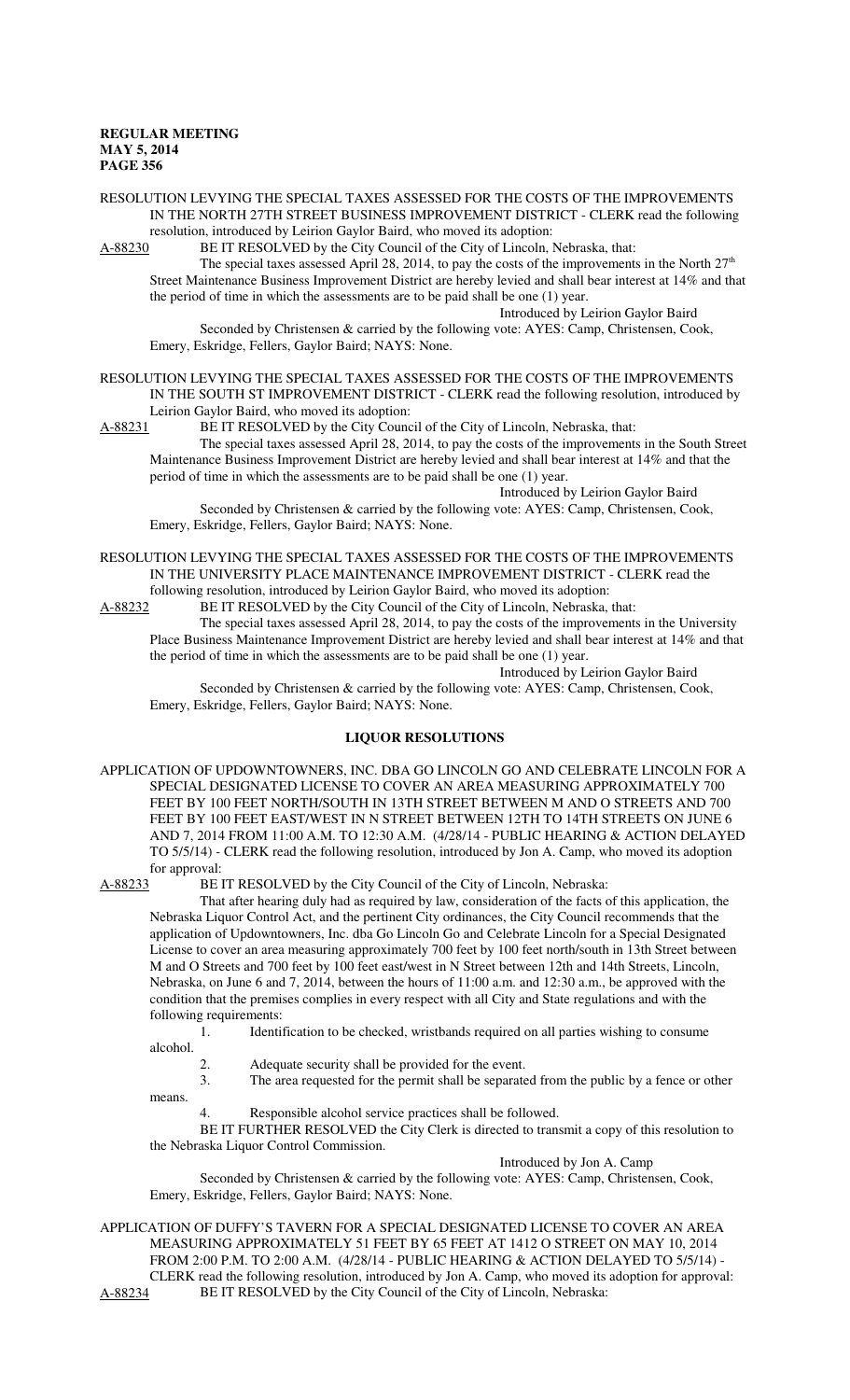That after hearing duly had as required by law, consideration of the facts of this application, the Nebraska Liquor Control Act, and the pertinent City ordinances, the City Council recommends that the application of Duffy's Tavern for a Special Designated License to cover an area measuring approximately 51 feet by 65 feet at 1412 O Street, Lincoln, Nebraska, on May 10, 2014, between the hours of 2:00 p.m. and 2:00 a.m., be approved with the condition that the premises complies in every respect with all City and State regulations and with the following requirements:

1. Identification to be checked, wristbands required on all parties wishing to consume alcohol.

2. Adequate security shall be provided for the event.

3. The area requested for the permit shall be separated from the public by a fence or other means.

Responsible alcohol service practices shall be followed.

BE IT FURTHER RESOLVED the City Clerk is directed to transmit a copy of this resolution to the Nebraska Liquor Control Commission.

Introduced by Jon A. Camp

Seconded by Christensen & carried by the following vote: AYES: Camp, Christensen, Cook, Emery, Eskridge, Fellers, Gaylor Baird; NAYS: None.

APPLICATION OF PLOUGHSHARE BREWING CO., LLC DBA PLOUGHSHARE BREWING CO. FOR A CLASS C LIQUOR LICENSE AT 1630 P STREET - CLERK read the following resolution, introduced by

Jon A.Camp, who moved its adoption for approval:<br>A-88235 BE IT RESOLVED by the City Council of BE IT RESOLVED by the City Council of the City of Lincoln, Nebraska:

That after hearing duly had as required by law, consideration of the facts of this application, the Nebraska Liquor Control Act, and the pertinent City ordinances, the City Council recommends that the application of Ploughshare Brewing Co., LLC dba Ploughshare Brewing Co. for a Class "C" liquor license at 1630 P Street, Lincoln, Nebraska, for the license period ending October 31, 2014, be approved with the condition that:

1. All employees must possess a valid Responsible Beverage Server/Seller Permit as required by Section 5.04.124 of the Lincoln Municipal Code.

2. The premises must comply in every respect with all city and state regulations. The City Clerk is directed to transmit a copy of this resolution to the Nebraska Liquor Control Commission.

Introduced by Jon A. Camp Seconded by Christensen & carried by the following vote: AYES: Camp, Christensen, Cook, Emery, Eskridge, Fellers, Gaylor Baird; NAYS: None.

MANAGER APPLICATION OF MATT STINCHFIELD FOR PLOUGHSHARE BREWING CO., LLC DBA PLOUGHSHARE BREWING CO. AT 1630 P STREET - CLERK read the following resolution, introduced by Jon A. Camp, who moved its adoption for approval:

A-88236 WHEREAS, Ploughshare Brewing Co., LLC dba Ploughshare Brewing Co. located at 1630 P Street, Lincoln, Nebraska has been approved for a Retail Class "C" liquor license, and now requests that Matt Stinchfield be named manager;

WHEREAS, Matt Stinchfield appears to be a fit and proper person to manage said business. NOW, THEREFORE, BE IT RESOLVED by the City Council of the City of Lincoln, Nebraska: That after hearing duly had as required by law, consideration of the facts of this application, the Nebraska Liquor Control Act, and the pertinent City ordinances, the City Council recommends that Matt Stinchfield be approved as manager of this business for said licensee. The City Clerk is directed to transmit a copy of this resolution to the Nebraska Liquor Control Commission.

Introduced by Jon A. Camp Seconded by Christensen & carried by the following vote: AYES: Camp, Christensen, Cook, Emery, Eskridge, Fellers, Gaylor Baird; NAYS: None.

APPLICATION OF HECTOR EL DRAGON MARTINEZ CORP. DBA EL MARIACHI TACO CANTINA TO EXPAND ITS PREMISES AND TO INCLUDE AN OUTDOOR AREA FOR A NEW LICENSED AREA DESCRIBED AS APPROXIMATELY 53 FEET BY 76 FEET, INCLUDING AN OUTDOOR AREA APPROXIMATELY 31 FEET BY 12 FEET, AT 601 R STREET, STUDIO 150 - PRIOR to reading: CAMP Moved to continue Public Hearing & Action for 1 week to 5/12/14.

Seconded by Gaylor Baird & carried by the following vote: AYES: Camp, Christensen, Cook, Emery, Eskridge, Fellers, Gaylor Baird; NAYS: None.

MANAGER APPLICATION OF JORDAN WELLS FOR PEAK INTERESTS LLC DBA PIZZA HUT AT 6414 O STREET - CLERK read the following resolution, introduced by Jon A. Camp, who moved its adoption for approval:

A-88237 WHEREAS, Peak Interests LLC dba Pizza Hut located at 6414 O Street, Lincoln, Nebraska has been approved for a Retail Class "A" liquor license, and now requests that Jordan Wells be named manager; WHEREAS, Jordan Wells appears to be a fit and proper person to manage said business. NOW, THEREFORE, BE IT RESOLVED by the City Council of the City of Lincoln, Nebraska: That after hearing duly had as required by law, consideration of the facts of this application, the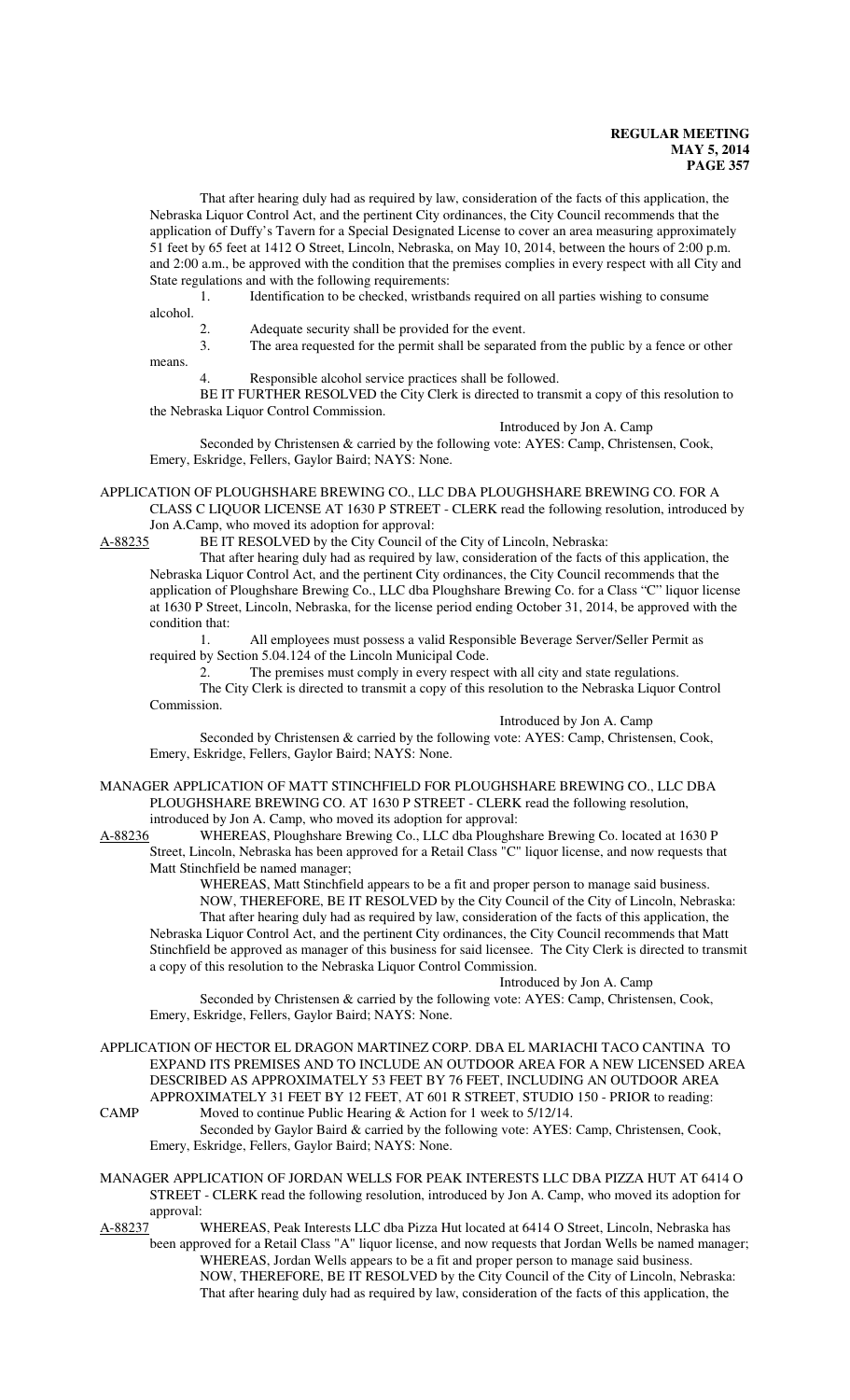Nebraska Liquor Control Act, and the pertinent City ordinances, the City Council recommends that Jordan Wells be approved as manager of this business for said licensee. The City Clerk is directed to transmit a copy of this resolution to the Nebraska Liquor Control Commission.

Introduced by Jon A. Camp

Seconded by Christensen & carried by the following vote: AYES: Camp, Christensen, Cook, Emery, Eskridge, Fellers, Gaylor Baird; NAYS: None.

MANAGER APPLICATION OF TARYN MCDOWELL FOR STL OF NEBRASKA, INC. DBA TARGET STORE T-0217 AT 333 N. 48TH STREET - CLERK read the following resolution, introduced by Jon A. Camp, who moved its adoption for approval:<br>A-88238 WHEREAS, STL of Nebrask

WHEREAS, STL of Nebraska, Inc. dba Target Store T-0217 located at 333 N. 48th Street, Lincoln, Nebraska has been approved for a Retail Class "D" liquor license, and now requests that Taryn McDowell be named manager;

WHEREAS, Taryn McDowell appears to be a fit and proper person to manage said business. NOW, THEREFORE, BE IT RESOLVED by the City Council of the City of Lincoln, Nebraska: That after hearing duly had as required by law, consideration of the facts of this application, the Nebraska Liquor Control Act, and the pertinent City ordinances, the City Council recommends that Taryn McDowell be approved as manager of this business for said licensee. The City Clerk is directed to transmit a copy of this resolution to the Nebraska Liquor Control Commission.

Introduced by Jon A. Camp

Seconded by Christensen & carried by the following vote: AYES: Camp, Christensen, Cook, Emery, Eskridge, Fellers, Gaylor Baird; NAYS: None.

APPLICATION OF COUNTRYVIEW STUDIOS INC. DBA ART & SOUL TO EXPAND ITS PREMISES TO INCLUDE AN OUTDOOR AREA FOR A NEW LICENSED AREA DESCRIBED AS APPROXIMATELY 43 FEET BY 110 FEET INCLUDING AN OUTDOOR AREA APPROXIMATELY 11 FEET BY 67 FEET ON THE EAST SIDE OF THE BUILDING LOCATED AT 5740 HIDCOTE DRIVE - CLERK read the following resolution, introduced by Jon A. Camp, who moved its adoption for approval:<br>A-88239 1

That after hearing duly had as required by law, consideration of the facts of this application, the Nebraska Liquor Control Act, and the pertinent City ordinances, the City Council recommends that the application of Countryview Studios, Inc. dba Art & Soul to expand its licensed premises to include an outdoor area for a new licensed area described as approximately 43 feet by 110 feet, including an outdoor area approximately 11 feet by 67 feet on the east side of the building located at 5740 Hidcote Drive be approved upon condition that the premises complies in every respect with all City and State regulations.

BE IT FURTHER RESOLVED that the City Clerk is directed to transmit a copy of this resolution to the Nebraska Liquor Control Commission.

Introduced by Jon A. Camp

Seconded by Christensen & carried by the following vote: AYES: Camp, Christensen, Cook, Emery, Eskridge, Fellers, Gaylor Baird; NAYS: None.

APPLICATION OF SMG FOOD & BEVERAGE LLC DBA PINNACLE BANK ARENA FOR A SPECIAL DESIGNATED LICENSE TO COVER AN AREA MEASURING APPROXIMATELY 13,000 SQ. FT. AT THE STADIUM TERRACE OF PINNACLE BANK ARENA AT 400 PINNACLE ARENA DRIVE ON MAY 24, 2014 FROM 10:00 A.M. TO 2:00 A.M. - CLERK read the following resolution, introduced by Jon A. Camp, who moved its adoption for approval:<br>A-88240 BE IT RESOLVED by the City Council of the

BE IT RESOLVED by the City Council of the City of Lincoln, Nebraska:

That after hearing duly had as required by law, consideration of the facts of this application, the Nebraska Liquor Control Act, and the pertinent City ordinances, the City Council recommends that the application of SMG Food & Beverage, LLC dba Pinnacle Bank Arena for a Special Designated License to cover an area measuring approximately 13,000 sq. ft. at the Stadium Terrace of Pinnacle Bank Arena at 400 Pinnacle Arena Drive, Lincoln, Nebraska, on May 24, 2014, between the hours of 10:00 a.m. and 2:00 a.m., be approved with the condition that the premises complies in every respect with all City and State regulations and with the following requirements:

1. Identification to be checked, wristbands required on all parties wishing to consume

- alcohol.
	- 2. Adequate security shall be provided for the event.

3. The area requested for the permit shall be separated from the public by a fence or other means.

Responsible alcohol service practices shall be followed.

BE IT FURTHER RESOLVED the City Clerk is directed to transmit a copy of this resolution to the Nebraska Liquor Control Commission.

Introduced by Jon A. Camp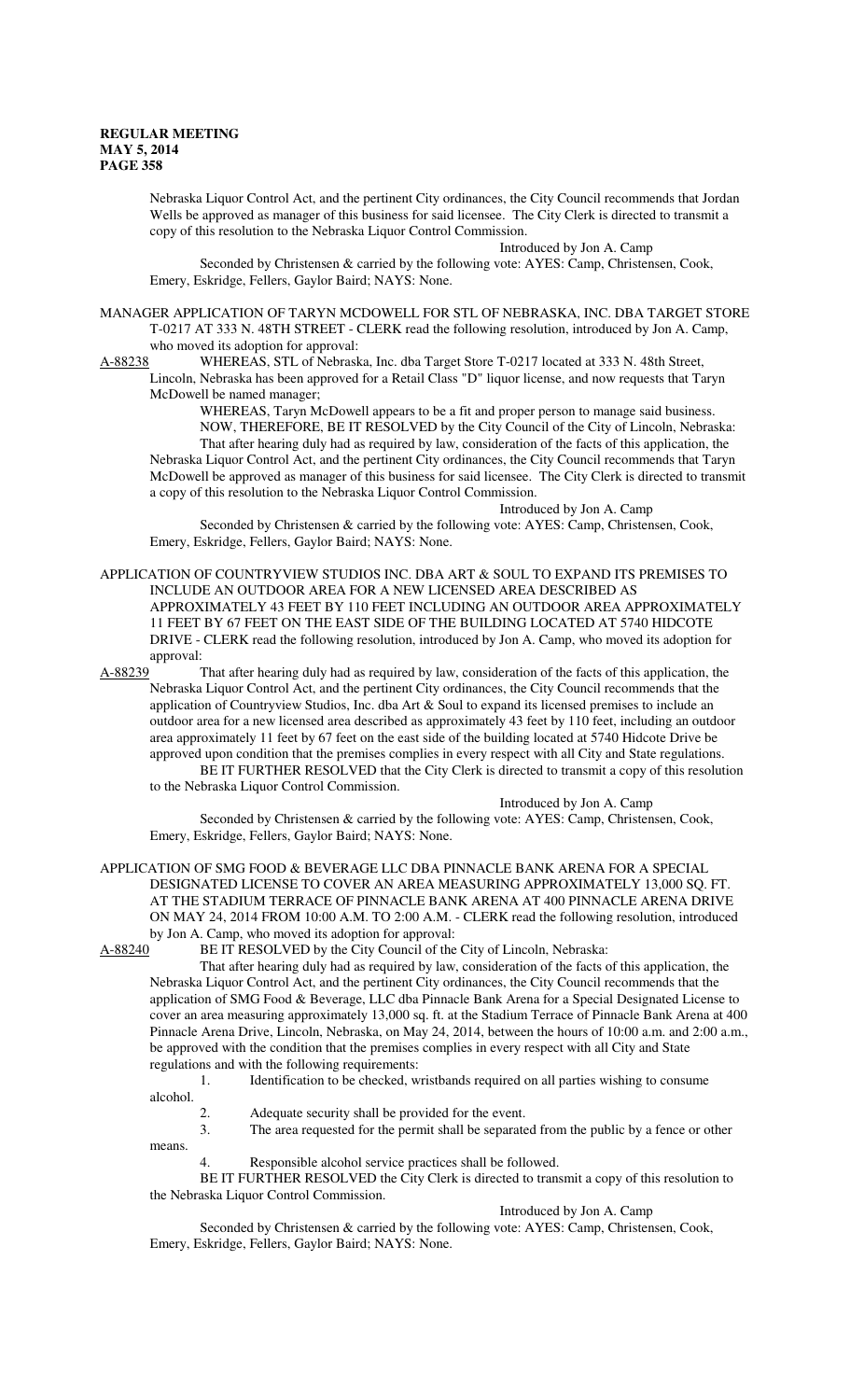APPLICATION OF SMG FOOD & BEVERAGE LLC DBA PINNACLE BANK ARENA FOR A SPECIAL DESIGNATED LICENSE TO COVER AN AREA MEASURING APPROXIMATELY 700 FEET BY 448 FEET AT PINEWOOD BOWL, 3201 SOUTH CODDINGTON AVE., ON AUGUST 8, 2014 FROM 8:00 A.M. TO 2:00 A.M. - CLERK read the following resolution, introduced by Jon A. Camp, who moved its adoption for approval:

A-88241 BE IT RESOLVED by the City Council of the City of Lincoln, Nebraska:

That after hearing duly had as required by law, consideration of the facts of this application, the Nebraska Liquor Control Act, and the pertinent City ordinances, the City Council recommends that the application of SMG Food & Beverage, LLC for a Special Designated License to cover an area measuring approximately 700 feet by 448 feet at Pinewood Bowl, 3201 South Coddington Ave., Lincoln, Nebraska, on August 8, 2014, between the hours of 8:00 a.m. and 2:00 a.m., be approved with the condition that the premises complies in every respect with all City and State regulations and with the following requirements: 1. Identification to be checked, wristbands required on all parties wishing to consume

alcohol.

means.

2. Adequate security shall be provided for the event.<br>3. The area requested for the permit shall be separate The area requested for the permit shall be separated from the public by a fence or other

Responsible alcohol service practices shall be followed.

BE IT FURTHER RESOLVED the City Clerk is directed to transmit a copy of this resolution to the Nebraska Liquor Control Commission.

Introduced by Jon A. Camp

Seconded by Christensen & carried by the following vote: AYES: Camp, Christensen, Cook, Emery, Eskridge, Fellers, Gaylor Baird; NAYS: None.

## APPLICATION OF SMG FOOD & BEVERAGE LLC DBA PINNACLE BANK ARENA FOR A SPECIAL DESIGNATED LICENSE TO COVER AN AREA KNOWN AS THE FESTIVAL SPACE LOCATED NORTH OF PINNACLE BANK ARENA AND THE BNSF TRACKS ON MAY 16, 2014 FROM 12:00 P.M. TO 12:00 A.M. - CLERK read the following resolution, introduced by Jon A. Camp, who moved its

adoption for approval:<br>A-88242 BE IT RESOI BE IT RESOLVED by the City Council of the City of Lincoln, Nebraska:

That after hearing duly had as required by law, consideration of the facts of this application, the Nebraska Liquor Control Act, and the pertinent City ordinances, the City Council recommends that the application of SMG Food & Beverage, LLC dba Pinnacle Bank Arena for a Special Designated License to cover an area known as the Festival Space located north of Pinnacle Bank Arena and the BNSF tracks, Lincoln, Nebraska, on May 16, 2014, between the hours of 12:00 p.m. and 12:00 a.m., be approved with the condition that the premises complies in every respect with all City and State regulations and with the following requirements:

1. Identification to be checked, wristbands required on all parties wishing to consume alcohol.

2. Adequate security shall be provided for the event.<br>3 The area requested for the permit shall be separate The area requested for the permit shall be separated from the public by a fence or other

means.

Responsible alcohol service practices shall be followed.

BE IT FURTHER RESOLVED the City Clerk is directed to transmit a copy of this resolution to the Nebraska Liquor Control Commission.

Introduced by Jon A. Camp

Seconded by Christensen & carried by the following vote: AYES: Camp, Christensen, Cook, Emery, Eskridge, Fellers, Gaylor Baird; NAYS: None.

APPLICATION OF ZIPLINE BREWING CO., LLC DBA ZIPLINE BREWING CO. FOR A SPECIAL DESIGNATED LICENSE TO COVER AN AREA MEASURING APPROXIMATELY 48 FEET BY 26 FEET INSIDE AND 70 FEET BY 72 FEET OUTSIDE AT 2100 MAGNUM CIR. ON MAY 17, 2014 FROM 2:00 P.M. TO 9:00 P.M. - CLERK read the following resolution, introduced by Jon A. Camp, who moved its adoption for approval:<br>A-88243 BE IT RESOLVED by t

BE IT RESOLVED by the City Council of the City of Lincoln, Nebraska:

That after hearing duly had as required by law, consideration of the facts of this application, the Nebraska Liquor Control Act, and the pertinent City ordinances, the City Council recommends that the application of Zipline Brewing Co., LLC dba Zipline Brewing Co. for a Special Designated License to cover an area measuring approximately 48 feet by 26 feet inside and 70 feet by 72 feet outside at 2100 Magnum Circle, Lincoln, Nebraska, on May 17, 2014, between the hours of 2:00 p.m. and 9:00 p.m., be approved with the condition that the premises complies in every respect with all City and State regulations and with the following requirements:

1. Identification to be checked, wristbands required on all parties wishing to consume alcohol.

2. Adequate security shall be provided for the event.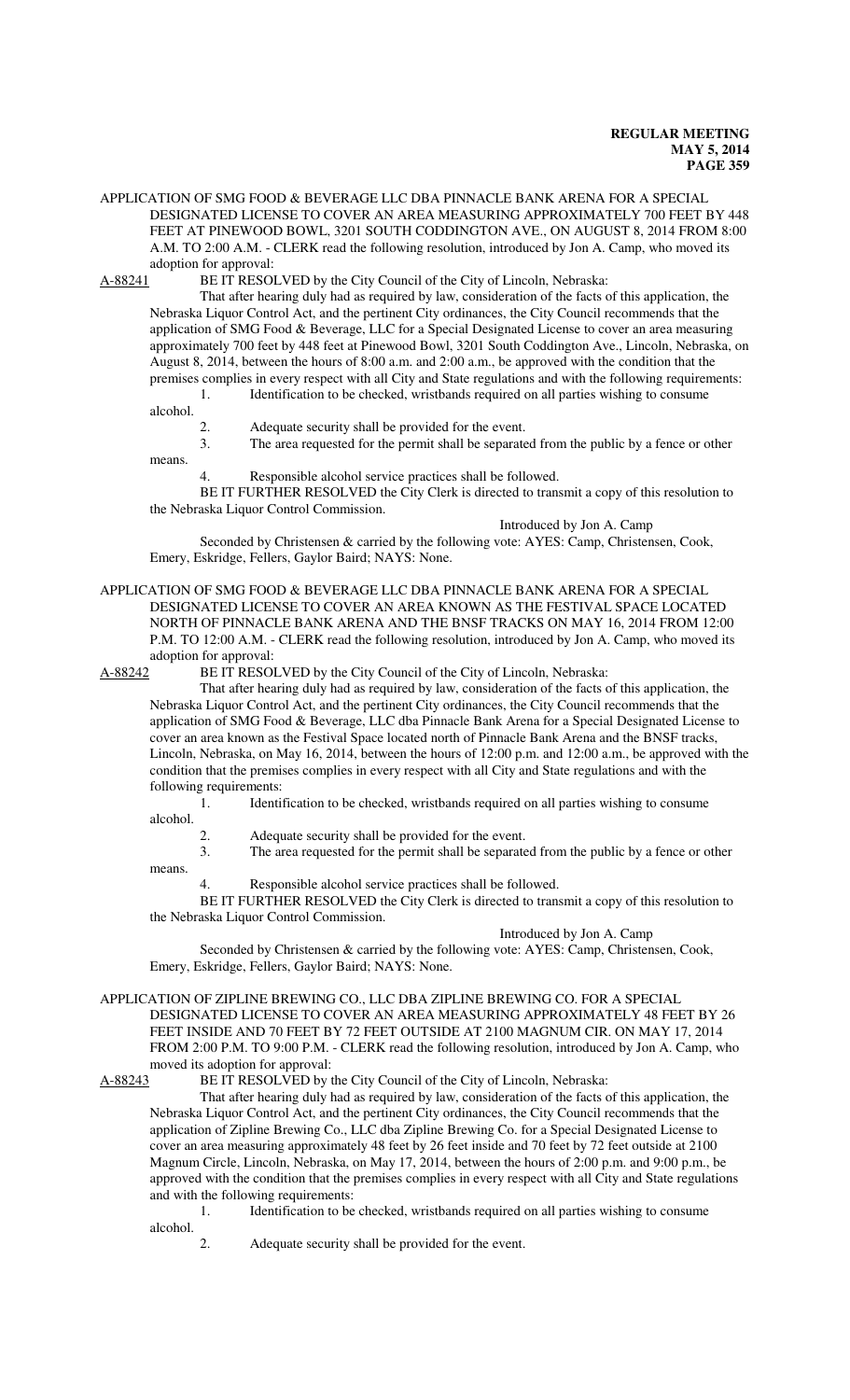3. The area requested for the permit shall be separated from the public by a fence or other means.

4. Responsible alcohol service practices shall be followed.

BE IT FURTHER RESOLVED the City Clerk is directed to transmit a copy of this resolution to the Nebraska Liquor Control Commission. Introduced by Jon A. Camp

Seconded by Christensen & carried by the following vote: AYES: Camp, Christensen, Cook, Emery, Eskridge, Fellers, Gaylor Baird; NAYS: None.

APPLICATION OF JAMES ARTHUR VINEYARDS FOR SPECIAL DESIGNATED LICENSES TO COVER AN AREA MEASURING APPROXIMATELY 12 FEET BY 80 FEET AT 803 Q STREET ON MAY 17, 2014 FROM 9:00 A.M. TO 10 P.M., MAY 18, 2014 FROM 12:00 P.M. TO 6:00 P.M., MAY 24, 2014 FROM 9:00 A.M. TO 10:00 P.M., MAY 25, 2014 FROM 12:00 P.M. TO 6:00 P.M., MAY 31, 2014 FROM 9:00 A.M. TO 10:00 P.M., JUNE 1, 2014 FROM 12:00 P.M. TO 6:00 P.M., JUNE 7, 2014 FROM 9:00 A.M. TO 10:00 P.M., JUNE 8, 2014 FROM 12:00 P.M. TO 6:00 P.M., JUNE 14, 2014 FROM 9:00 A.M. TO 10:00 P.M., AND JUNE 15, 2015 FROM 12:00 P.M. TO 6:00 P.M. - CLERK read the following resolution, introduced by Jon A. Camp, who moved its adoption for approval:

A-88244 BE IT RESOLVED by the City Council of the City of Lincoln, Nebraska:

That after hearing duly had as required by law, consideration of the facts of this application, the Nebraska Liquor Control Act, and the pertinent City ordinances, the City Council recommends that the application of James Arthur Vineyards for a Special Designated License to cover an area measuring approximately 12 feet by 80 feet at 803 Q Street, Lincoln, Nebraska, on May 17, 2014 from 9:00 a.m. to 10:00 p.m., May 18, 2014 from 12:00 p.m. to 6:00 p.m., May 24, 2014 from 9:00 a.m. to 10:00 p.m., May 25, 2014 from 12:00 p.m. to 6:00 p.m., May 31, 2014 from 9:00 a.m. to 10:00 p.m., June 1, 2014 from 12:00 p.m. to 6:00 p.m., June 7, 2014 from 9:00 a.m. to 10:00 p.m., June 8, 2014 from 12:00 p.m. to 6:00 p.m., June 14, 2014 from 9:00 a.m. to 10:00 p.m., and June 15, 2015 from 12:00 p.m. to 6:00 p.m., be approved with the condition that the premises complies in every respect with all City and State regulations and with the following requirements:

1. Identification to be checked, wristbands required on all parties wishing to consume alcohol.

2. Adequate security shall be provided for the event.<br>3. The area requested for the permit shall be separate

The area requested for the permit shall be separated from the public by a fence or other means.

4. Responsible alcohol service practices shall be followed.

BE IT FURTHER RESOLVED the City Clerk is directed to transmit a copy of this resolution to the Nebraska Liquor Control Commission.

Introduced by Jon A. Camp

Seconded by Christensen & carried by the following vote: AYES: Camp, Christensen, Cook, Emery, Eskridge, Fellers, Gaylor Baird; NAYS: None.

## **ORDINANCES - 2ND READING & RELATED RESOLUTIONS (as required)**

- COMP. PLAN AMENDMENT 14001 AMENDING THE 2040 LINCOLN-LANCASTER COUNTY COMPREHENSIVE PLAN BY CHANGING THE LAND USE DESIGNATION OF APPROXIMATELY 5.5 ACRES OF LAND GENERALLY LOCATED AT THE NORTHWEST CORNER OF SOUTH 70TH STREET AND PINE LAKE ROAD FROM URBAN RESIDENTIAL TO COMMERCIAL. (RELATED ITEMS: 14R-110, 14-44)
- CHANGE OF ZONE 14004 APPLICATION OF PAUL ROGGE FOR A CHANGE OF ZONE FROM AGR AGRICULTURAL RESIDENTIAL TO H-4 GENERAL COMMERCIAL ON PROPERTY GENERALLY LOCATED NORTHWEST OF THE INTERSECTION OF SOUTH 70TH STREET AND PINE LAKE ROAD. (RELATED ITEMS: 14R-110, 14-44) - CLERK read an ordinance, introduced by Trent Fellers, amending the Lincoln Zoning District Maps adopted by reference and made a part of Title 27 of the Lincoln Municipal Code, pursuant to Section 27.05.020 of the Lincoln Municipal Code, by changing the boundaries of the districts established and shown thereon, the second time.
- ANNEXATION 14001 AMENDING THE LINCOLN CORPORATE LIMITS MAP BY ANNEXING APPROXIMATELY 2.71 ACRES GENERALLY LOCATED AT SOUTH 88TH STREET AND PIONEERS BOULEVARD. (RELATED ITEMS: 14-45, 14-46) - CLERK read an ordinance, introduced by Trent Fellers, annexing and including the below described land as part of the City of Lincoln, Nebraska and amending the Corporate Limits Map attached to and made a part of Ordinance No. 18208 to reflect the extension of the corporate limits boundary of the City of Lincoln, Nebraska established and shown thereon, the second time.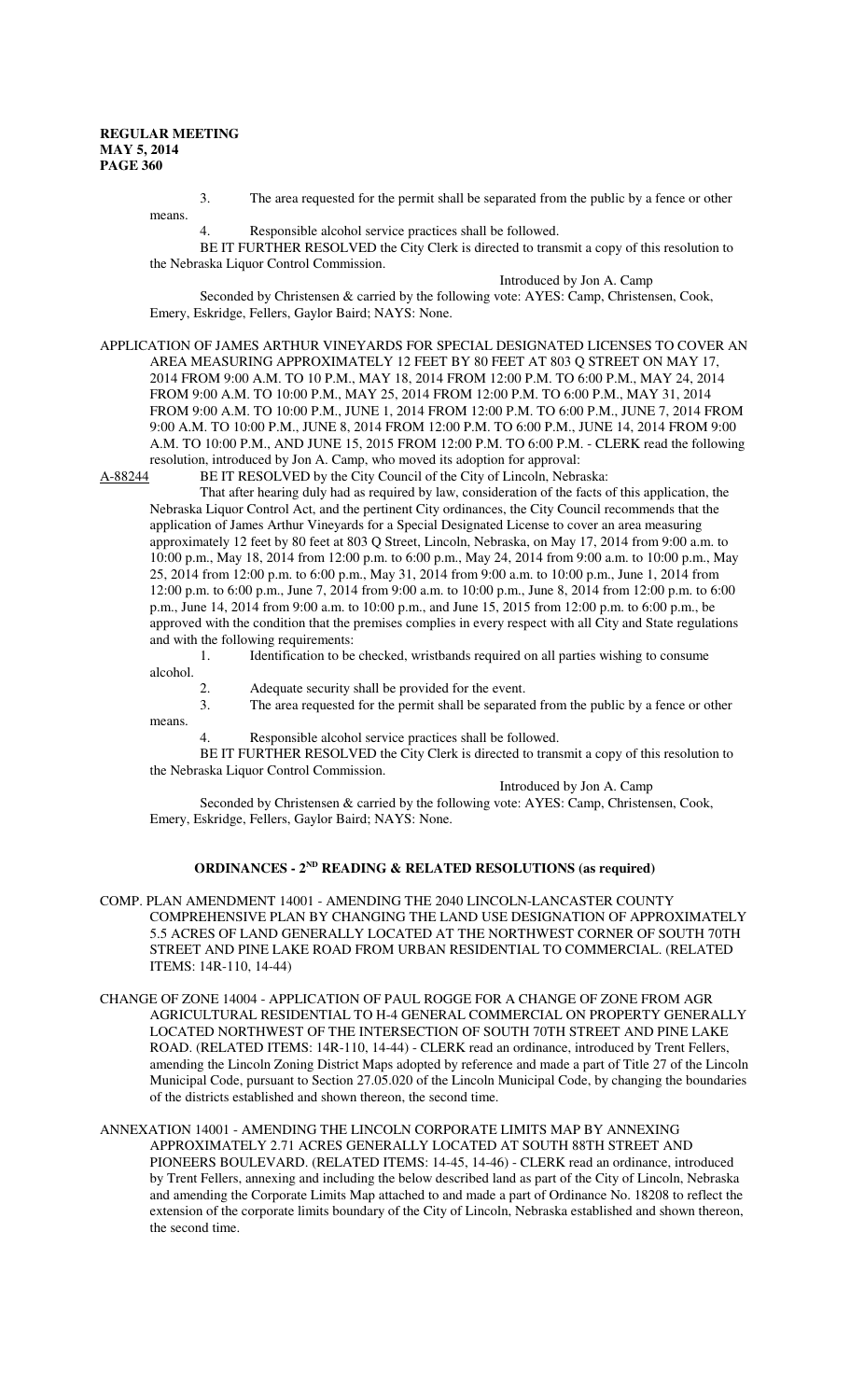- CHANGE OF ZONE 14005 APPLICATION OF HIMARK GOLF FOR A CHANGE OF ZONE FROM AG AGRICULTURAL DISTRICT TO R-3 RESIDENTIAL DISTRICT ON PROPERTY GENERALLY LOCATED AT SOUTH 88TH STREET AND PIONEERS BOULEVARD. (RELATED ITEMS: 14-45, 14-46) - CLERK read an ordinance, introduced by Trent Fellers, amending the Lincoln Zoning District Maps adopted by reference and made a part of Title 27 of the Lincoln Municipal Code, pursuant to Section 27.05.020 of the Lincoln Municipal Code, by changing the boundaries of the districts established and shown thereon, the second time.
- AUTHORIZING THE PURCHASE AGREEMENT FOR THE SALE OF SURPLUS PROPERTY GENERALLY LOCATED AT 1112 WASHINGTON STREET TO AUSTIN D. SHARP FOR THE SUM OF \$89,000.00 - CLERK read an ordinance, introduced by Trent Fellers, approving a Purchase Agreement between the City of Lincoln, as Seller, and Austin D. Sharp, as Buyer, authorizing the sale of City owned property described as the east 43 feet of the south 82 feet and the east 13 feet of the north 60 feet of Lot 8 and the west 5 feet of Lot 9, Block 29, Dawsons Addition to South Lincoln, more commonly known as the 1112 Washington Street, the second time.

#### **PUBLIC HEARING - RESOLUTIONS**

ACCEPTING AND APPROVING A CONSERVATION EASEMENT AGREEMENT BETWEEN THE CITY OF LINCOLN, THE LOWER PLATTE SOUTH NATURAL RESOURCES DISTRICT AND JOSHUA'S GLEN, LLC TO PRESERVE THE NATURAL RESOURCES OVER THE EASEMENT AREA DESCRIBED AS OUTLOTS A AND C, JOSHUA GLEN 1ST ADDITION AND GENERALLY LOCATED IN THE BEAL'S SLOUGH FLOODPLAIN NEAR 56TH STREET AND SHADOW PINES DRIVE - CLERK read the following resolution, introduced by Trent Fellers, who moved its adoption:

A-88245 WHEREAS, The City of Lincoln and the Lower Platte South Natural Resource District desire to acquire a permanent conservation easement from Joshua's Glen, LLC to preserve and protect area, wetlands, natural drainageways, and tree masses over approximately .59 acres of property generally located in the vicinity of the Beal's Slough floodplain near S. 56th Street and Shadow Pines Drive and legally described on Exhibit "A" to the Conservation Easement attached hereto as Attachment "A"; and

WHEREAS, conveyance of this conservation easement to the City of Lincoln and the Lower Platte South Natural Resources District would further the goals of the Comprehensive Plan relating to preserving the flood storage capacity by restricting the development of the property.

WHEREAS, the Planning Commission found this proposed conservation easement to be in conformity with the Comprehensive Plan as approved by Resolution No. PC-01387 on April 16, 2014.

NOW, THEREFORE, BE IT RESOLVED by the City Council of the City of Lincoln, Nebraska: That Joshua's Glen, LLC's offer to grant a conservation easement to the City of Lincoln and the Lower Platte South Natural Resources District over the property legally described above and in accordance with the terms of the Conservation Easement Agreement, attached hereto and marked as Attachment "A", is hereby accepted and approved.

BE IT FURTHER RESOLVED that the Mayor is authorized to execute the Conservation Easement Agreement on behalf of the City of Lincoln, Nebraska.

BE IT FURTHER RESOLVED that the City Clerk is directed to return the original Conservation Easement to Tom Cajka, Planning Department, for recording with the Register of Deeds.

Introduced by Trent Fellers

Seconded by Christensen & carried by the following vote: AYES: Camp, Christensen, Cook, Emery, Eskridge, Fellers, Gaylor Baird; NAYS: None.

APPROVING AN AGREEMENT BETWEEN THE CITY OF LINCOLN ON BEHALF OF THE LINCOLN-LANCASTER COUNTY HEALTH DEPARTMENT AND THE VILLAGE OF DENTON, NEBRASKA TO PROVIDE HEALTH REGULATION INSPECTION AND ENFORCEMENT WITHIN THE CORPORATE LIMITS AND THE ZONING JURISDICTION OF THE VILLAGE OF DENTON - CLERK read the following resolution, introduced by Trent Fellers, who moved its adoption:<br>A-88246 BE IT RESOLVED by the City Council of the City of Lincoln, Nebraska: BE IT RESOLVED by the City Council of the City of Lincoln, Nebraska:

That the attached Agreement between the City of Lincoln on behalf of the Lincoln-Lancaster County Health Department and the Village of Denton, Nebraska to provide health regulation inspection and enforcement within the corporate limits and the zoning jurisdiction of the Village of Denton, upon the terms and conditions as set forth in said Agreement, is hereby approved and the Mayor is authorized to execute the same on behalf of the City.

The City Clerk is directed to transmit one fully executed original Contract to Scott Holmes, Lincoln-Lancaster County Health Department, for transmittal to the Village of Denton.

Introduced by Trent Fellers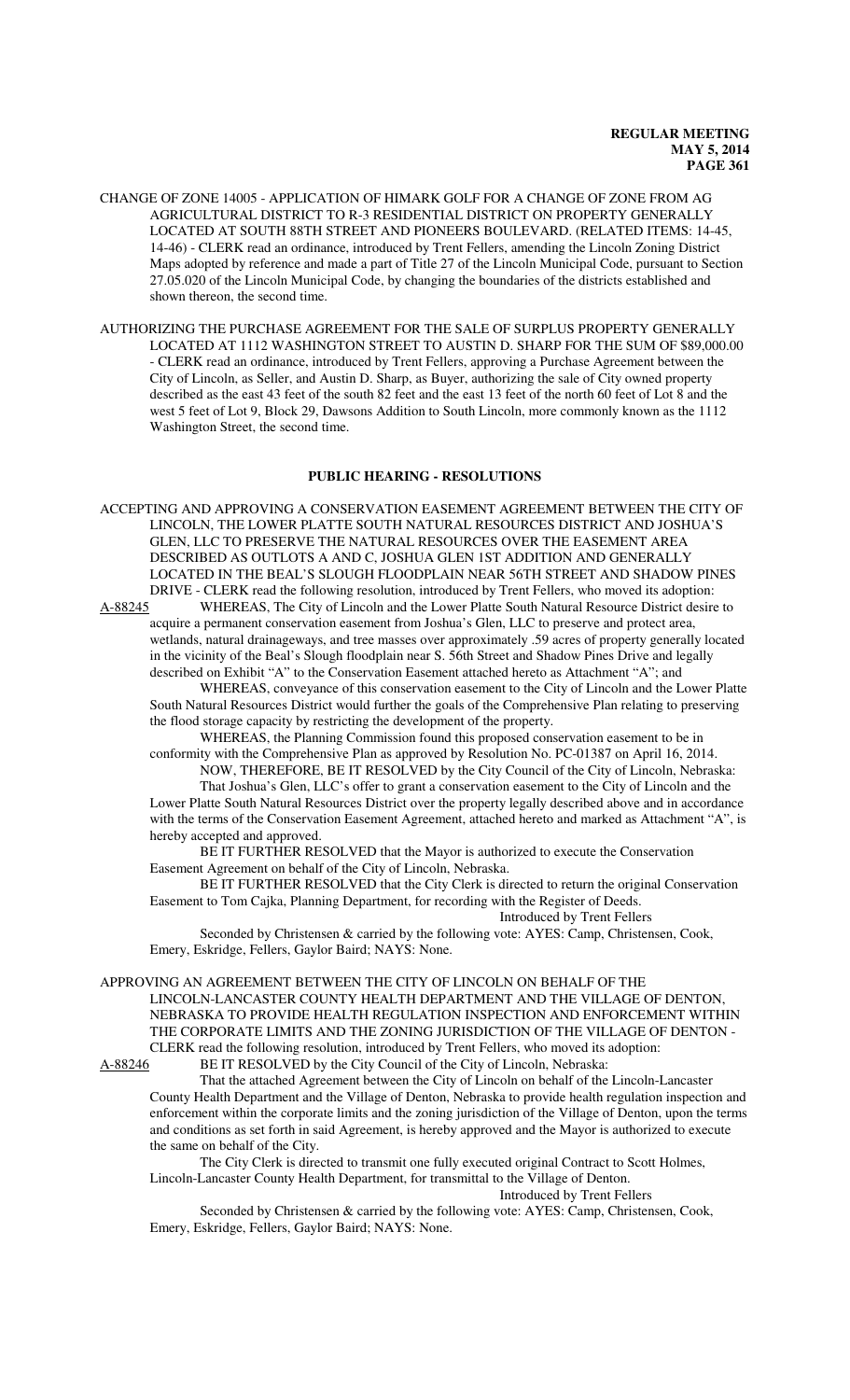APPROVING AN AGREEMENT BETWEEN THE CITY OF LINCOLN ON BEHALF OF THE LINCOLN-LANCASTER COUNTY HEALTH DEPARTMENT AND THE VILLAGE OF DAVEY, NEBRASKA TO PROVIDE HEALTH REGULATION INSPECTION AND ENFORCEMENT WITHIN THE CORPORATE LIMITS AND THE ZONING JURISDICTION OF THE VILLAGE OF DAVEY - CLERK read the following resolution, introduced by Trent Fellers, who moved its adoption: A-88247 BE IT RESOLVED by the City Council of the City of Lincoln, Nebraska:

That the attached Agreement between the City of Lincoln on behalf of the Lincoln-Lancaster County Health Department and the Village of Davey, Nebraska to provide health regulation inspection and enforcement within the corporate limits and the zoning jurisdiction of the Village of Davey, upon the terms and conditions as set forth in said Agreement, is hereby approved and the Mayor is authorized to execute the same on behalf of the City.

The City Clerk is directed to transmit one fully executed original Contract to Scott Holmes, Lincoln-Lancaster County Health Department, for transmittal to the Village of Davey.

Introduced by Trent Fellers

Seconded by Christensen & carried by the following vote: AYES: Camp, Christensen, Cook, Emery, Eskridge, Fellers, Gaylor Baird; NAYS: None.

APPROVING AN AGREEMENT BETWEEN THE CITY OF LINCOLN ON BEHALF OF THE LINCOLN-LANCASTER COUNTY HEALTH DEPARTMENT AND THE VILLAGE OF RAYMOND, NEBRASKA TO PROVIDE HEALTH REGULATION INSPECTION AND ENFORCEMENT WITHIN THE CORPORATE LIMITS AND THE ZONING JURISDICTION OF THE VILLAGE OF RAYMOND - CLERK read the following resolution, introduced by Trent Fellers, who moved its adoption: A-88248 BE IT RESOLVED by the City Council of the City of Lincoln, Nebraska:

That the attached Agreement between the City of Lincoln on behalf of the Lincoln-Lancaster County Health Department and the Village of Raymond, Nebraska to provide health regulation inspection and enforcement within the corporate limits and the zoning jurisdiction of the Village of Raymond, upon the terms and conditions as set forth in said Agreement, is hereby approved and the Mayor is authorized to execute the same on behalf of the City.

The City Clerk is directed to transmit one fully executed original Contract to Scott Holmes, Lincoln-Lancaster County Health Department, for transmittal to the Village of Raymond.

Introduced by Trent Fellers

Seconded by Christensen & carried by the following vote: AYES: Camp, Christensen, Cook, Emery, Eskridge, Fellers, Gaylor Baird; NAYS: None.

APPROVING AN AGREEMENT BETWEEN THE CITY OF LINCOLN ON BEHALF OF THE LINCOLN-LANCASTER COUNTY HEALTH DEPARTMENT AND THE VILLAGE OF PANAMA, NEBRASKA TO PROVIDE HEALTH REGULATION INSPECTION AND ENFORCEMENT WITHIN THE CORPORATE LIMITS AND THE ZONING JURISDICTION OF THE VILLAGE OF PANAMA - CLERK read the following resolution, introduced by Trent Fellers, who moved its adoption:

A-88249 BE IT RESOLVED by the City Council of the City of Lincoln, Nebraska:

That the attached Agreement between the City of Lincoln on behalf of the Lincoln-Lancaster County Health Department and the Village of Panama, Nebraska to provide health regulation inspection and enforcement within the corporate limits and the zoning jurisdiction of the Village of Panama, upon the terms and conditions as set forth in said Agreement, is hereby approved and the Mayor is authorized to execute the same on behalf of the City.

The City Clerk is directed to transmit one fully executed original Contract to Scott Holmes, Lincoln-Lancaster County Health Department, for transmittal to the Village of Panama.

Introduced by Trent Fellers

Seconded by Christensen & carried by the following vote: AYES: Camp, Christensen, Cook, Emery, Eskridge, Fellers, Gaylor Baird; NAYS: None.

ACCEPTING AND APPROVING THE 2014-2015 WORK PLAN BETWEEN THE CITY OF LINCOLN ON BEHALF OF THE LINCOLN-LANCASTER COUNTY HEALTH DEPARTMENT AND THE NEBRASKA DEPARTMENT OF ENVIRONMENTAL QUALITY FOR THE HEALTH DEPARTMENT'S SECTION 105 AIR QUALITY PROGRAM GRANT - CLERK read the following resolution, introduced by Trent Fellers, who moved its adoption:<br>A-88250 BE IT RESOLVED by the City Council of the City of L

BE IT RESOLVED by the City Council of the City of Lincoln, Nebraska:

That the attached Workplan for LLCHD: Section 105 Air Quality Program between the Nebraska Department of Environmental Quality and the Lincoln Lancaster County Health Department regarding the FFY 2014-2015 Workplan for Lincoln Lancaster County Health Department Section 105 Air Quality Program, is hereby accepted and approved.

The City Clerk is directed to return an executed copy of this Resolution to Judy Halstead, Director of the Lincoln/Lancaster County Health Department for transmittal to the Nebraska Department of Environmental Quality.

Introduced by Trent Fellers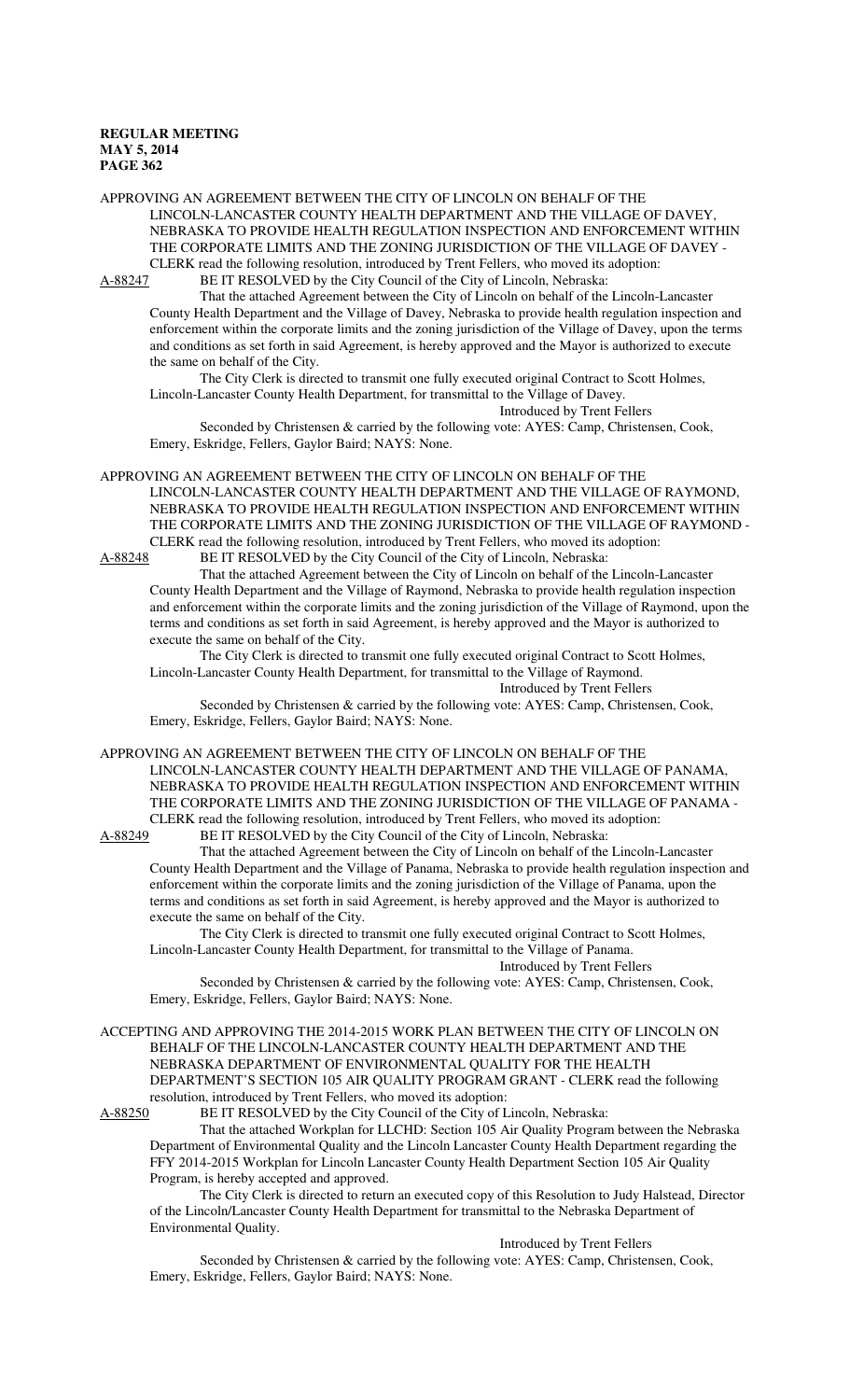APPROVING A CONTRACT AGREEMENT BETWEEN THE CITY OF LINCOLN AND BURWOOD GROUP, INC. FOR THE ANNUAL REQUIREMENTS FOR WEBSENSE MAINTENANCE, PURSUANT TO QUOTE NO. 4756, FOR A THREE YEAR TERM - CLERK read the following resolution, introduced by

Trent Fellers, who moved its adoption:<br>A-88251 BE IT RESOLVED by the Cit BE IT RESOLVED by the City Council of the City of Lincoln, Nebraska:

That the attached Contract Agreement between the City of Lincoln and Burwood Group, Inc. for the annual requirements for Websense Maintenance, pursuant to Quote No. 4756, for a three year term, upon the terms and conditions as set forth in said Contract Agreement, is hereby approved and the Mayor is authorized to execute the same and any associated amendments or renewals on behalf of the City of Lincoln.

Introduced by Trent Fellers

Seconded by Christensen & carried by the following vote: AYES: Camp, Christensen, Cook, Emery, Eskridge, Fellers, Gaylor Baird; NAYS: None.

APPROVING A CONTRACT AGREEMENT BETWEEN THE CITY OF LINCOLN AND URIBE REFUSE SERVICES FOR THE ANNUAL REQUIREMENTS FOR SCRAP TIRE RECYCLING, PURSUANT TO QUOTE NO. 4764, FOR A FOUR YEAR TERM - CLERK read the following resolution, introduced by Trent Fellers, who moved its adoption:

A-88252 BE IT RESOLVED by the City Council of the City of Lincoln, Nebraska:

That the attached Contract Agreement between the City of Lincoln and Uribe Refuse Services for the annual requirements for Scrap Tire Recycling, pursuant to Quote No. 4764, for a four year term, upon the terms and conditions as set forth in said Contract Agreement, is hereby approved and the Mayor is authorized to execute the same and any associated amendments or renewals on behalf of the City of Lincoln.

Introduced by Trent Fellers

Seconded by Christensen & carried by the following vote: AYES: Camp, Christensen, Cook, Emery, Eskridge, Fellers, Gaylor Baird; NAYS: None.

#### **ORDINANCES - 3RD READING & RELATED RESOLUTIONS (as required)**

CREATING WATER DISTRICT NO. 1206 TO CONSTRUCT A 6-INCH DIAMETER WATER MAIN IN H STREET FROM 26TH STREET TO 27TH STREET AND ASSESSING THE COSTS THEREOF AGAINST THE BENEFITTED PROPERTIES - CLERK read an ordinance, introduced by Doug Emery, creating Water District No. 1206, designating the real estate to be benefitted, providing for assessment of the costs of the improvements constructed therein, providing for the acquisition of easements and additional right-of-way, if necessary, and repealing all ordinances or parts of ordinances in conflict herewith, the third time.

EMERY Moved to pass the ordinance as read.

Seconded by Fellers & carried by the following vote: AYES: Camp, Christensen, Cook, Emery, Eskridge, Fellers, Gaylor Baird; NAYS: None.

The ordinance, being numbered **#20019**, is recorded in Ordinance Book #29, Page .

# **ORDINANCES - 1ST READING & RELATED RESOLUTIONS (as required) - NONE.**

## **RESOLUTIONS - 1ST READING**

MISC. NO. 14001 -- DECLARING THE VAN DORN REDEVELOPMENT AREA #2 CONSISTING OF APPROXIMATELY 289.1 ACRES GENERALLY LOCATED BETWEEN S. 1ST STREET TO THE WEST, CALVERT STREET TO THE SOUTH, VACATED RAILROAD RIGHT-OF-WAY WEST OF 8TH STREET ADJACENT TO STANDING BEAR PARK TO VAN DORN STREET TO THE EAST, AND THE NORTH PROPERTY LINE OF SAWYER SNELL PARK TO THE NORTH, AS BLIGHTED AND SUBSTANDARD.

APPROVING A CONTRACT AGREEMENT BETWEEN THE CITY OF LINCOLN, LANCASTER COUNTY, THE LINCOLN LANCASTER COUNTY PUBLIC BUILDING COMMISSION, AND EAGLE SERVICES FOR THE ANNUAL REQUIREMENTS FOR PORTABLE CHEMICAL TOILET SERVICES, PURSUANT TO BID NO. 14-056, FOR A FOUR YEAR TERM.

ACCEPTING THE REPORT OF NEW AND PENDING CLAIMS AGAINST THE CITY AND APPROVING DISPOSITION OF CLAIMS SET FORTH FOR THE PERIOD OF APRIL 16-30, 2014.

APPROVING THE HARTLEY FLATS REDEVELOPMENT AGREEMENT BETWEEN TJK INVESTMENTS INC. AND THE CITY OF LINCOLN RELATING TO THE REDEVELOPMENT OF THE PROPERTIES CONSISTING OF 13 UNITS LOCATED AT 444, 436 AND 422 NORTH 27TH STREET.